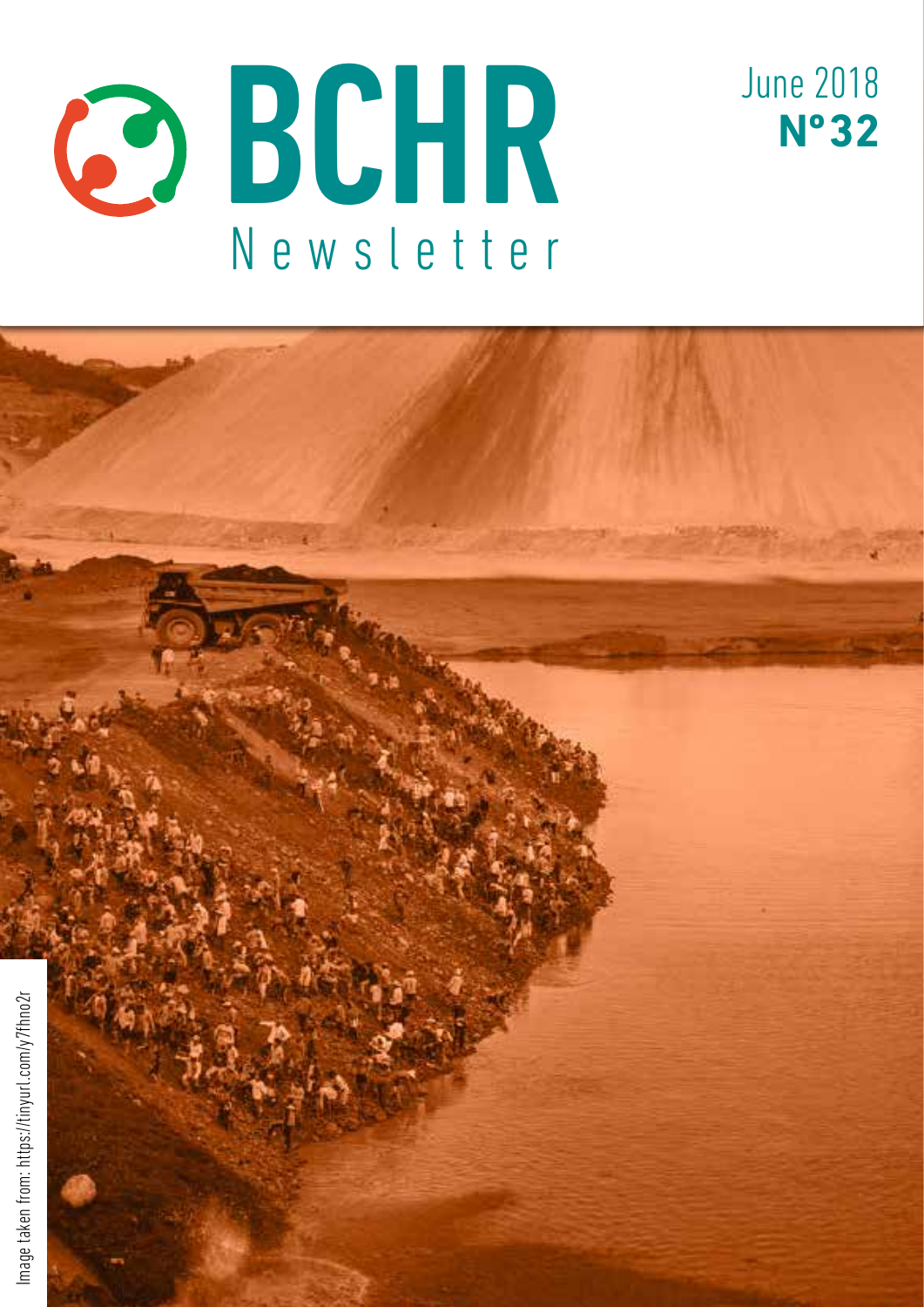## The BCHR Network

The BCHR Network is pleased to present the BCHR Update Newsletter, which provides a host of insights into the work of the network and its members. The main purpose of this newsletter is to a) share information about the work of the network and its members to a wider audience, and b) to strengthen co-operation and co-ordination between the network members themselves and with other interested parties.

- Click [here](http://www.networkbchr.org/) to learn more about the BCHR Network
- Click [here](http://www.networkbchr.org/#!join-the-network/c24vq) for a complete list of the BCHR Network members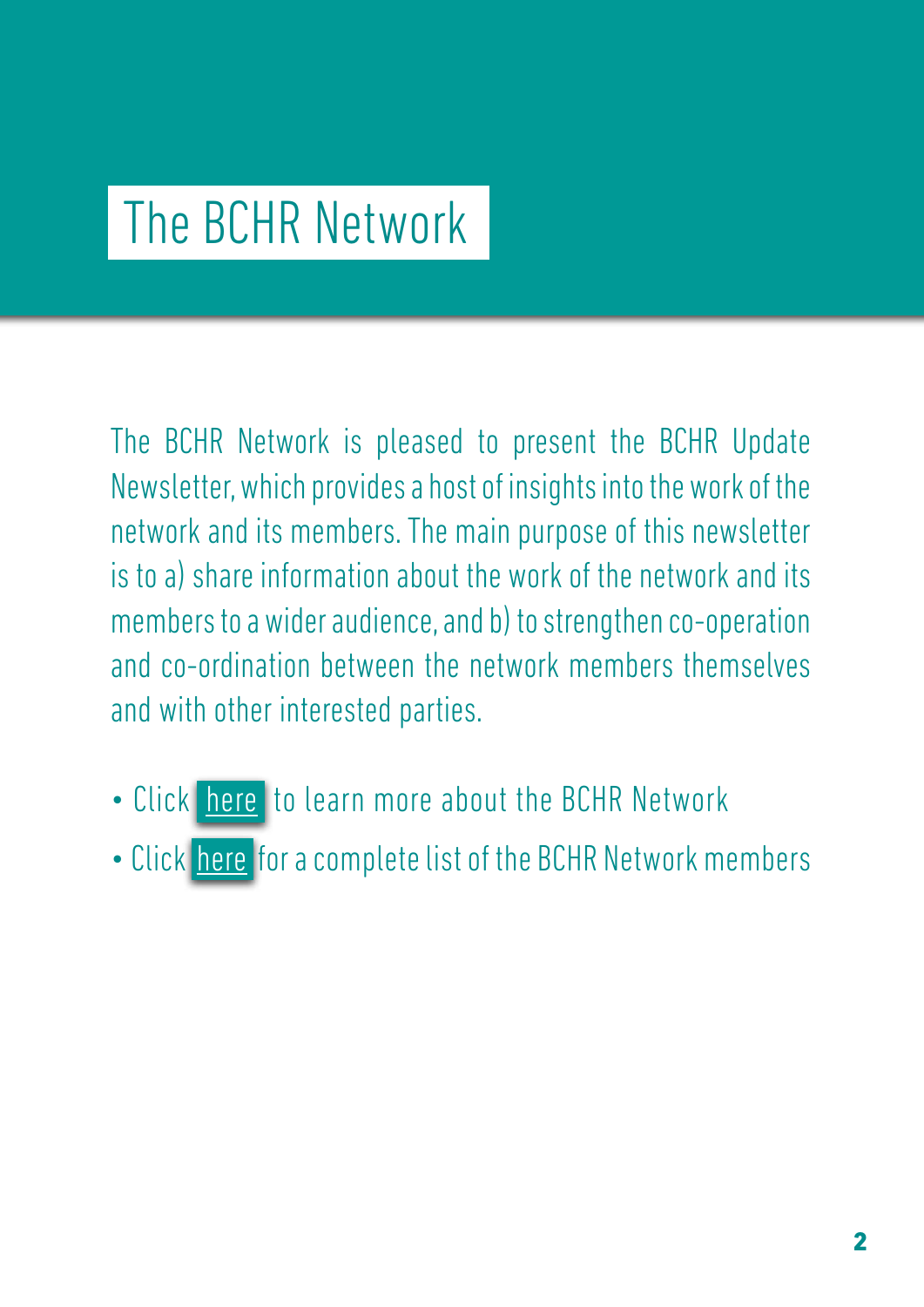# INDEX / Newsletter

| Annual conference 2018: the Call for Speakers is NOW open. |  |
|------------------------------------------------------------|--|
|                                                            |  |
|                                                            |  |
|                                                            |  |
|                                                            |  |
|                                                            |  |
|                                                            |  |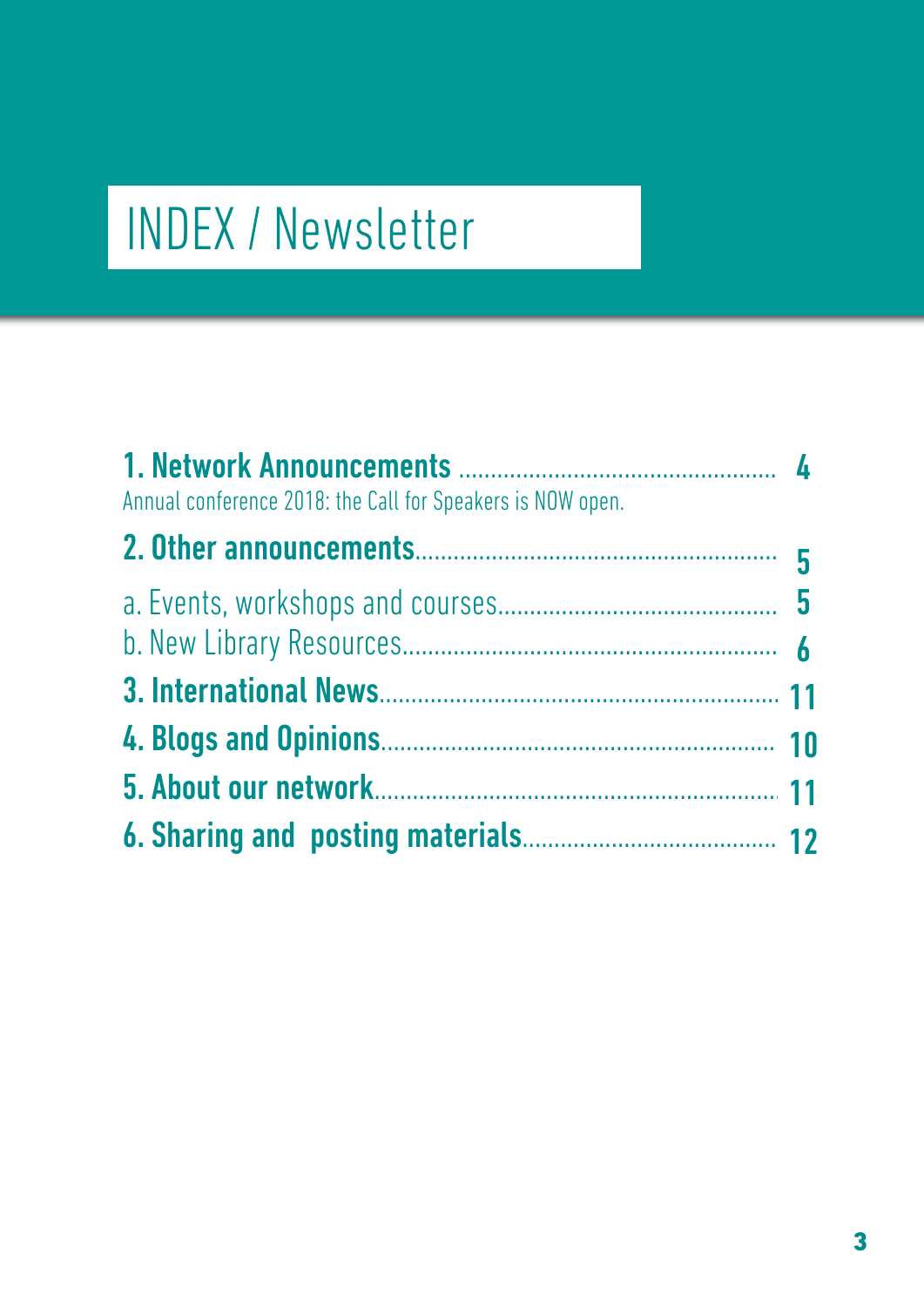## Network Announcements

Annual conference 2018: the Call for Speakers is NOW open.

The Call for Speakers gives BCHR members the opportunity to send proposals to speak at our next annual conference with the aim to present practical tools that analyse the links between business, conflict and human rights. Speakers will have the opportunity to explain the results of their research if these are based on practical and on-line public platforms. Participation is also open to practical guidance documents on a particular topic related to the research undertaken by individuals and organisations.

Deadline: 31st July 2018 We invite all members to submit a proposal by sending an email to: [maria.prandi@networkbchr.org](mailto:maria.prandi%40networkbchr.org?subject=)

- Register **[here](http://www.networkbchr.org/#!join-the-network/c24vq)** to become a member of the network.
- Click [here](http://www.networkbchr.org/#!the-network/cqn6) to know more about the network.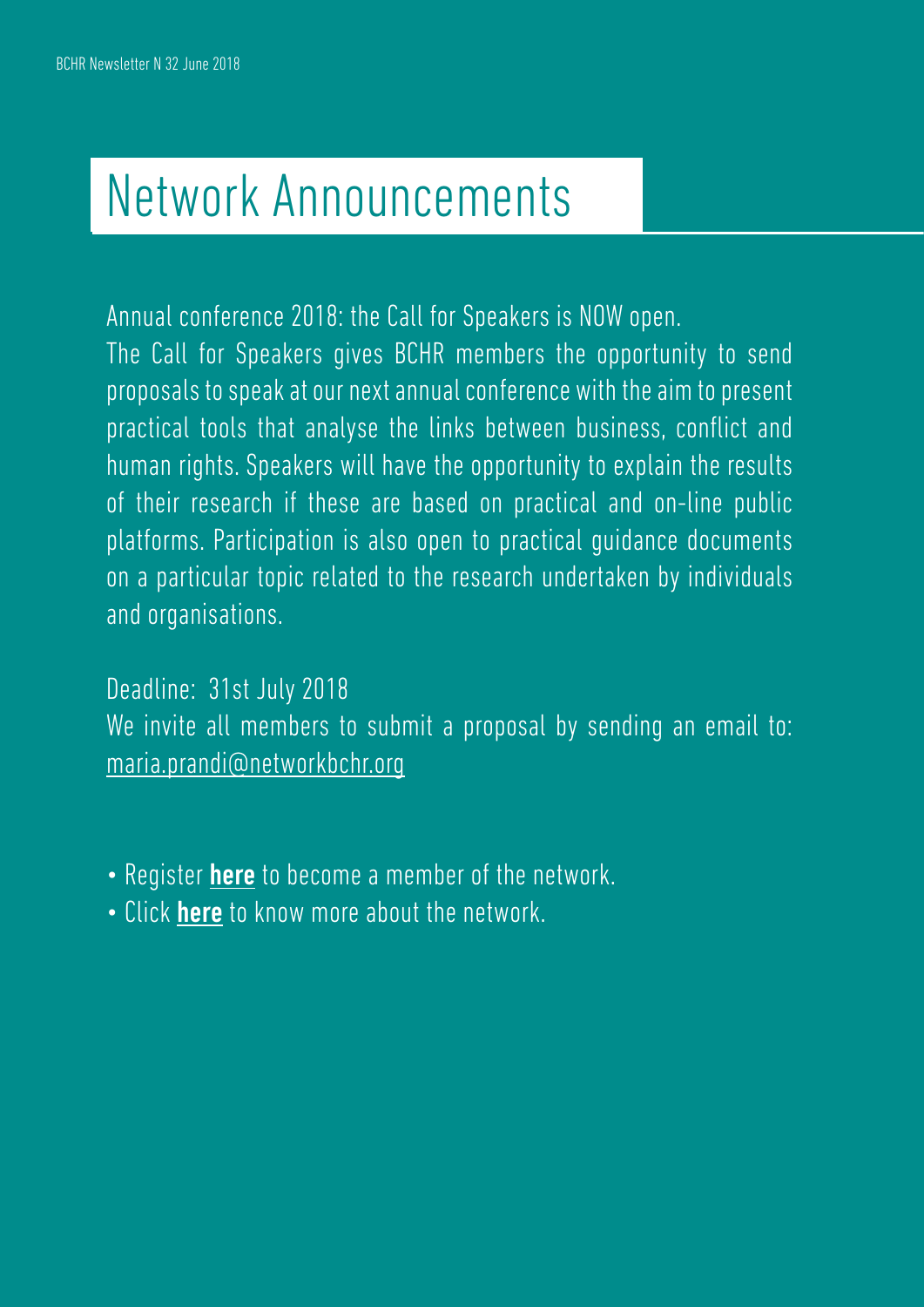## Other announcements

## A. EVENTS, WORKSHOPS AND COURSES

## • Summer School: Business and Human Rights - Interdisciplinary Challenges and Opportunities

#### Date: July 8th - 20th

Place: University of Zurich, Rämistrasse 71, 8006 Zürich, Switzerland

The Centre for Human Rights Studies at the University of Zurich hosts a summer school every year examining the topical theme of business and human rights. The summer school, BHRICO (Business and Human Rights - Interdisciplinary Challenges and Opportunities), is a two-week intensive programme that seeks to be a forum of learning with leading experts on the topic.

Learn more

### • "Unpacking" Mandatory Human Rights Due Diligence Developments in Europe

#### Date: July 5th

#### Place: Online

The series will begin with five sessions focused on five case-studies, namely the French Duty of Vigilance Law; the Swiss Responsible Business Initiative; the Dutch Child Labour Due Diligence Bill; the German proposal for a Human Rights Due Diligence Act, and the EU Conflict Minerals Regulation. Each session will look at the legal approach chosen, the scope of obligations, and their enforcement. These sessions' goal is to facilitate a common understanding of the different ways in which mandatory HRDD or parent company liability can be embedded into different legal systems.

Learn more

### • Banks and Human Rights Today

#### Date: July 9th

Place: Herbert Smith Freehills, Exchange House, Primrose St, London, EC2A 2EG

The purpose of the event is to open a debate about the wider impacts of finance on human rights today; what are its most salient (un)intended consequences, and what can be done to use finance as a force for good for human rights. Professor Kinley will give a short presentation, followed by remarks from distinguished commentators.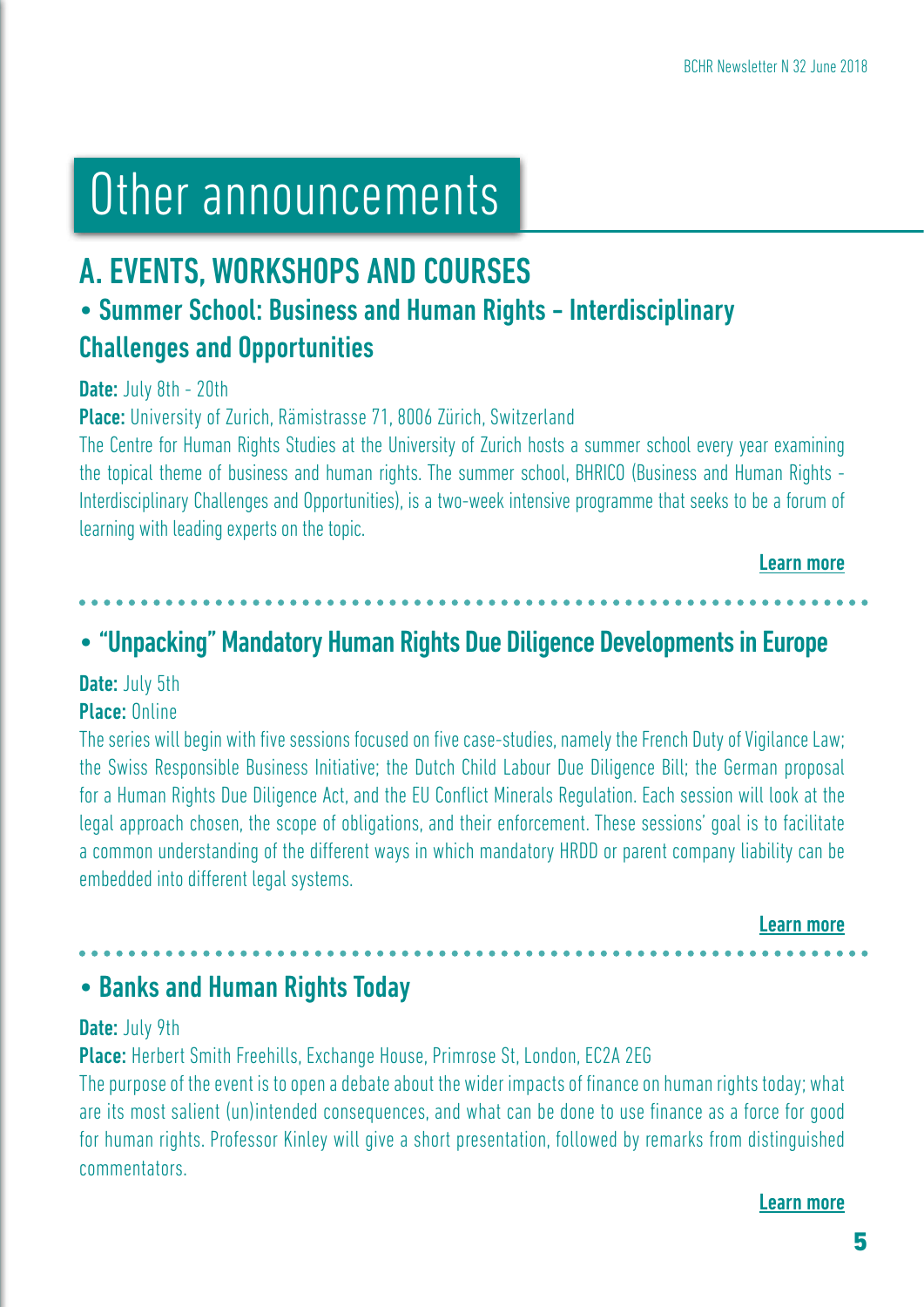## • Human Rights and Technology

#### Date: July 24th

Place: Four Seasons Hotel, Sydney

Big data, artificial intelligence and social media are upending how we live, work and communicate. How can we protect our basic human rights? Leaders in industry, government and academia will explore the human rights implications of unprecedented technological change at a landmark event in Sydney.

Learn more

## B. NEW LIBRARY RESOURCES

## • Overlooked and undermined – Communities affected by jade mining operations in Myanmar and the responsibilities of companies providing machinery

#### Author: Swed Watch

Irresponsible jade extraction has led to extensive human suffering and environmental degradation in Myanmar's conflict-affected Kachin state. The use of heavy mining equipment, manufactured by companies such as Caterpillar, Komatsu and Volvo Construction Equipment, has enabled extraction to take place at an unprecedented speed.

Learn more

### • Advancing and Strengthening the OECD National Contact Point Peer Review **Process**

#### Author: Accountability Counsel, ICAR, OECD Watch

Accountability Counsel, the ("ICAR"), and OECD Watch have conducted research to evaluate the National Contact Point ("NCP") peer review process and identify opportunities for improvement, with the ultimate aim of ensuring that NCPs are functionally equivalent and provide effective access to remedy. The findings and recommendations are based on a desk review as well as interviews with 27 individuals from NCPs.

|             | Advancing and Strengthening      |
|-------------|----------------------------------|
|             | the OECD National Contact        |
|             | <b>Point Peer Review Process</b> |
|             |                                  |
|             |                                  |
|             |                                  |
| COLORADO    |                                  |
| <b>ICAR</b> |                                  |
|             |                                  |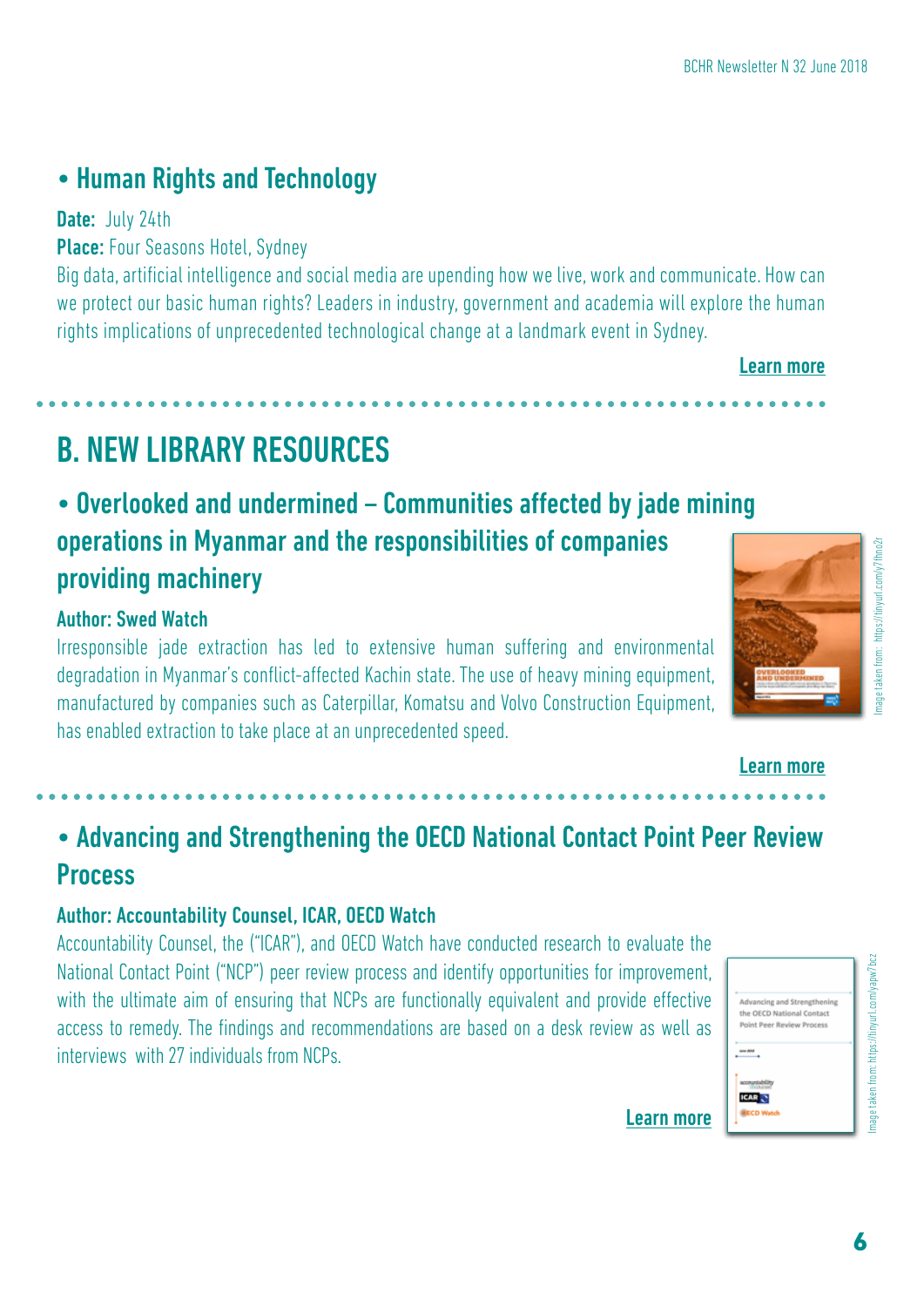### • Private sector and prevention of violence against children

#### Author: UNICEF

Recent evidence indicates that violence against children can be prevented and eliminated. In addition to being a shared responsibility, the prevention of violence against children yields a high return on investment for individuals, businesses and countries.

## • Respecting Human Rights in the Energy and Natural Resources Sector

#### Author: Hogan Lovells

Criminal liability for complicity in murder, torture and war crimes; civil liability running to hundreds of millions of dollars: courts around the world are extending their jurisdiction to business related human rights impacts in the energy and natural resources sector, including those which occur extra-territorially and throughout a business's value chain.

Learn more





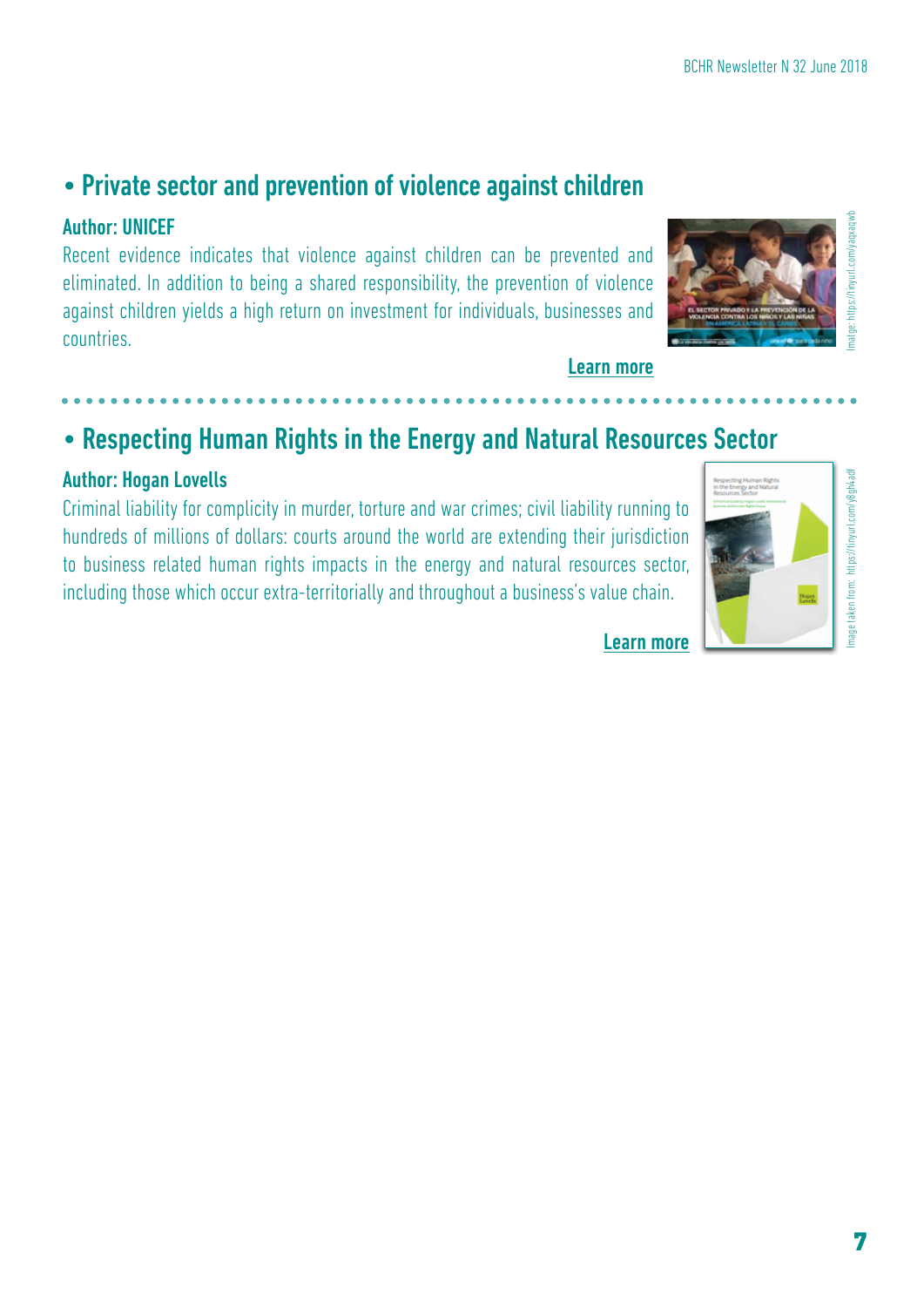## International News

## • Indonesia: Human Rights Commission Investigates Death of Journalist Detained for Defamation of Palm Oil Company

#### Date: June 21st

#### Source: Mongabay

Indonesia's national commission on human rights has vowed to investigate the death of a journalist. Muhammad Yusuf, who was being held on charges of defaming a palm oil company owned by a powerful tycoon. Yusuf's arrest and death have prompted activists and fellow journalists to take a closer look at the roles of the police, the company and the district attorney's office in this case.

Learn more

## • Japan: Investigate Brewer Kirin over Payment to Myanmar Military Amid Ethnic Cleansing of Rohingya

#### Date: June 20th

#### **Source:** Amnesty International

Japanese authorities must urgently launch an investigation into payments that a subsidiary of the multinational brewing giant Kirin made to Myanmar's military and authorities at the height of an ethnic cleansing campaign against the Rohingya population in late 2017, Amnesty International said.

Learn more

### • Swiss Firms Lack 'Unified Approach' on Business and Human Rights

#### Date: June 14th

#### Source: SWISSINFO

Companies in Switzerland are quite active when it comes to corporate social responsibility, but a common approach is lacking and many large firms are unfamiliar with their international human rights obligations, says business ethics campaigner Chantal Peyer.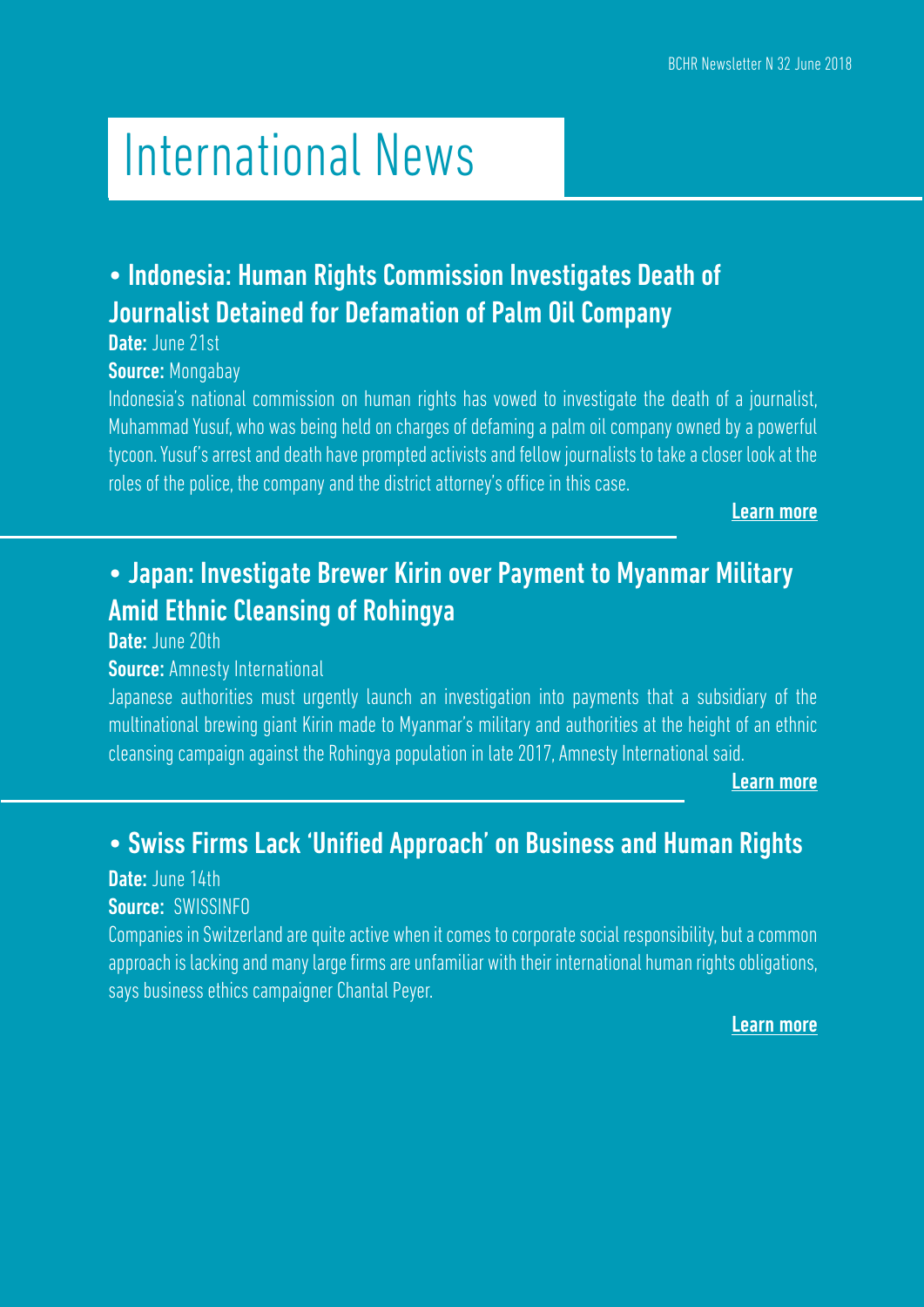## • Adidas and Nike Pay Record-Breaking Amounts to Footballers, but Deny Decent Wages to Women Stitching their Shirts

Date: June 11th

**Source:** Clean Clothes Campaign

While millions of people are getting ready to cheer their favorite teams during the Football World Cup, a report by Éthique sur l'étiquette and Clean Clothes Campaign, 'Foul Play', reveals that adidas and Nike, major sponsors of the global event, pay poverty wages to the thousands of women in their supply chain that sew the football shirts and shoes of players and supporters.

Learn more

### • A Community Challenges a Mining Company In Ghana, And Wins

#### Date: June 5th

#### Source: OXFAM

The scale of justice was tipped in favor of 23 residents of the mining-affected community of Dormaa Kantinka in the Brong Ahafo Region of Ghana when Accra High Court (Human Rights Division) ruled last July that the minister for lands and natural resources should intervene to support their resettlement. People living in nearby communities were displaced by the extension of Newmont (GH) Ltd's Ahafo mine, a 2014 gold mining concession which required resettlement of affected occupants and landowners.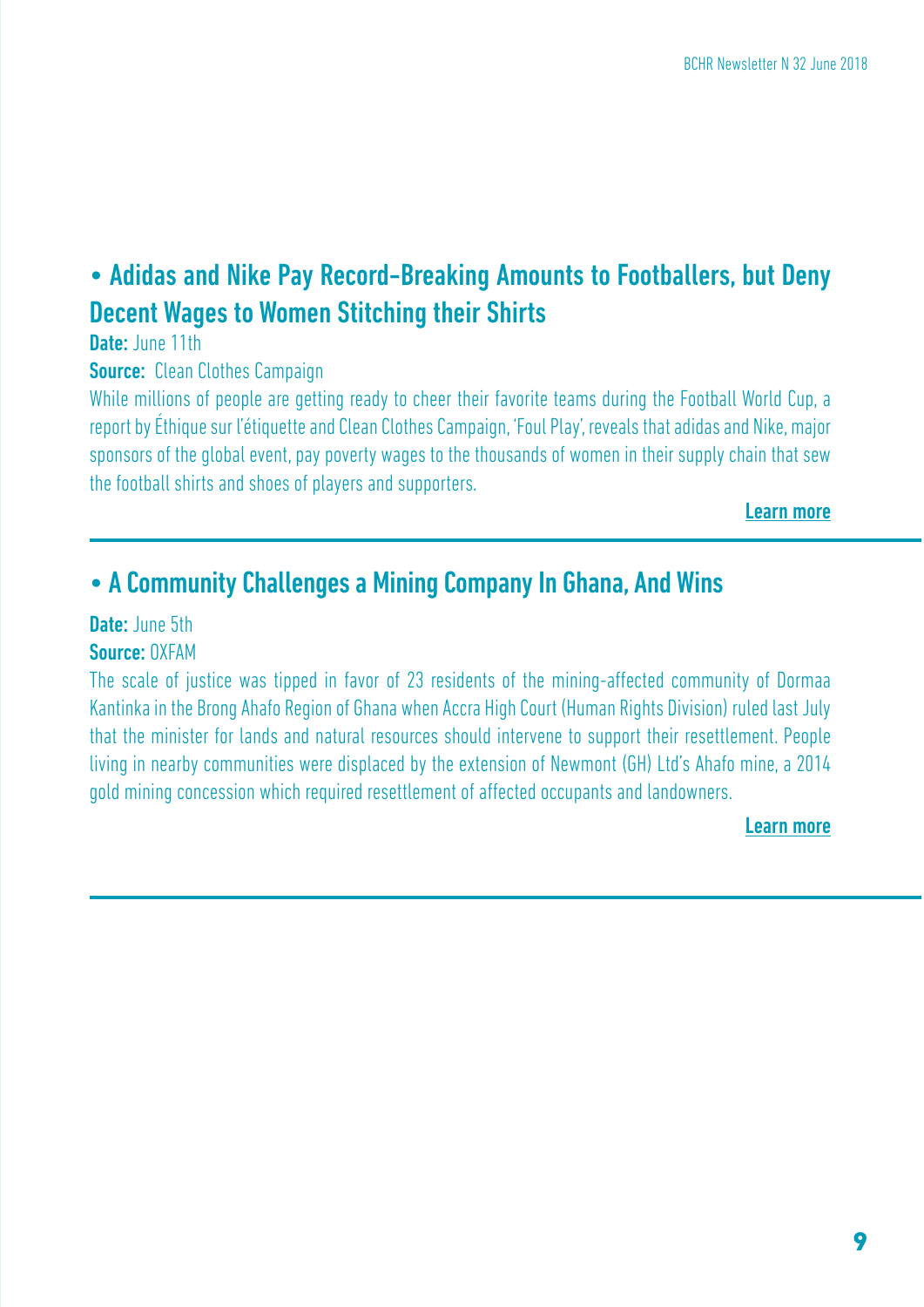# Blogs and Opinions

Article by: Ben Rigby Human Rights and Legal Risks

The need for businesses with African subsidiaries to keep appraised of the consequences of alleged human rights abuses is increasing. In the first of a two-part article, ALB shows how law firms are leading by example.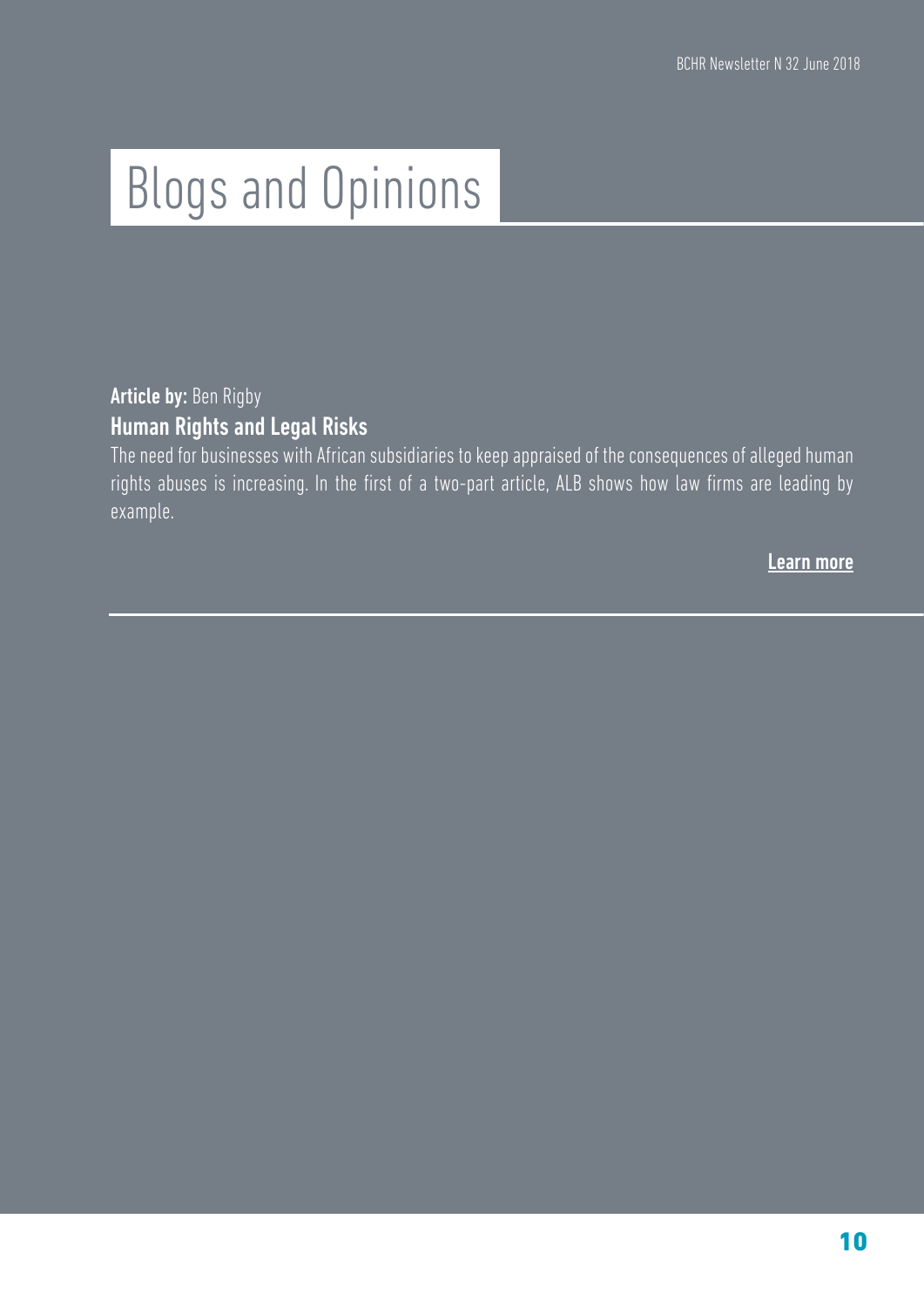## About our Network

The Network brings together researchers, practitioners and NGO members from various fields with the aim of researching and analysing the role of business in conflict situations reducing the human and people's rights violations and any other negative social and environmental impact as well as other adverse consequences. It also looks at the potential role of companies in relation to peace building.

The Network reflects upon the causes, dynamics and consequences of business involvement in armed conflicts and systematic state repression, as well as upon existing or potential responses to such involvements in light of the responsibilities of all concerned actors and ongoing international and local efforts to develop and apply appropriate initiatives and guidelines.

Visit: <http://www.networkbchr.org/>